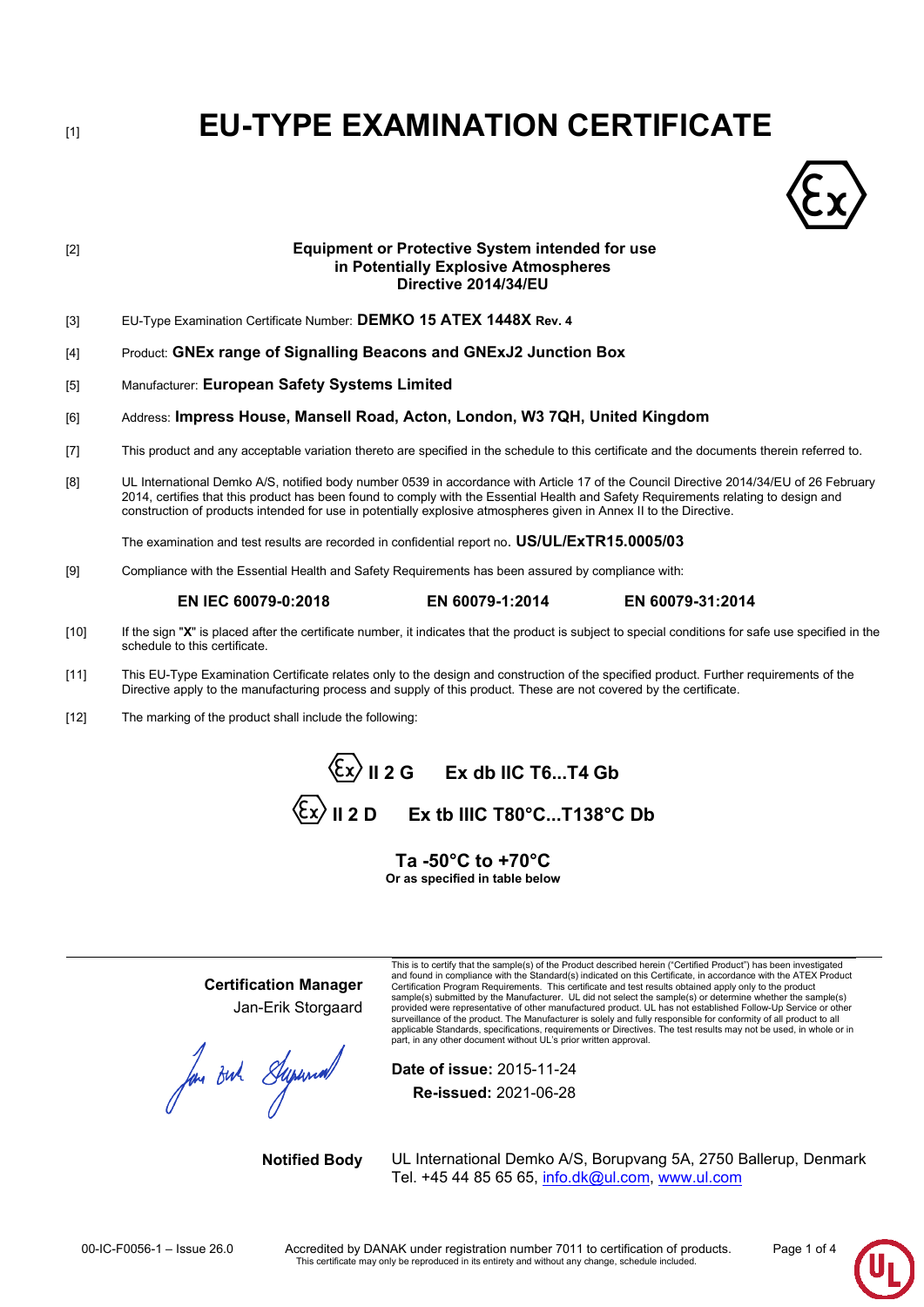## [13] **Schedule** [14] **EU-TYPE EXAMINATION CERTIFICATE No. DEMKO 15 ATEX 1448X Rev. 4**

## [15] Description of Product

The GNExB1, GNExB2 series are a range of Electronic Strobe and LED Beacons housed in a Flameproof / Dust protected GRP enclosure that are intended to be used as visual warning / signaling devices. The enclosure is accessible via a threaded cover which incorporates a glass dome, the glass dome is cemented into the cover. The range is supplemented by a GNExJ2 Junction Box which is based on the GNExB2 Series enclosure, the junction box is closed with a single piece molded threaded cover.

### Small Strobe Beacons

GNExB1X05DC012, GNExB1X05DC024, GNExB1X05DC048, GNExB1X05AC115, GNExB1X05AC230.

## Large Strobe Beacons

GNExB2X05DC012, GNExB2X05DC024, GNExB2X05DC024-SIL, GNExB2X05DC048, GNExB2X05AC115, GNExB2X05AC230. GNExB2X10DC024, GNExB2X10DC024-SIL, GNExB2X10DC048, GNExB2X10AC115, GNExB2X10AC230, GNExB2X15DC024, GNExB2X15DC024-SIL, GNExB2X15DC048, GNExB2X15AC115, GNExB2X15AC230, GNExB2X21DC024, GNExB2X21DC048, GNExB2X21AC115, GNExB2X21AC230.

#### Large LED Beacons GNExB2LD2DC024, GNExB2LD2AC115, GNExB2LD2AC230

Junctions Box GNExJ2

## Performance testing

The optical radiation output of the LED Beacons with respect to explosion protection, according to Annex II clause 1.3.1 of the Directive 2014/34/EU is not covered in this certificate.

#### Temperature range

|                         | Maximum Ambient / Temperature Code |                |                |    |                |                |                |                |  |
|-------------------------|------------------------------------|----------------|----------------|----|----------------|----------------|----------------|----------------|--|
| <b>Type Designation</b> | (Dust)<br>(Gas)                    |                |                |    |                |                |                |                |  |
|                         | 70*                                | 40             | 45             | 50 | 55             | 60             | 65             | 70             |  |
| GNExB1X05DC012          | T110°C                             | T <sub>6</sub> | ä,             | ä, | T <sub>5</sub> | ä,             | ä,             | T <sub>4</sub> |  |
| GNExB1X05DC024          | T110°C                             | T <sub>6</sub> |                |    | T <sub>5</sub> |                |                | T <sub>4</sub> |  |
| GNExB1X05DC048          | T110°C                             | T <sub>6</sub> |                |    | T <sub>5</sub> |                |                | T <sub>4</sub> |  |
| GNExB1X05AC115          | T110°C                             | T <sub>6</sub> |                |    | T <sub>5</sub> |                |                | <b>T4</b>      |  |
| GNExB1X05AC230          | T110°C                             | T <sub>6</sub> |                |    | T <sub>5</sub> |                |                | T <sub>4</sub> |  |
| GNExB2X05DC012          | T89°C                              | ä,             | ٠              | ä, | ÷              | T <sub>6</sub> | ä,             | T <sub>5</sub> |  |
| GNExB2X05DC024          | T89°C                              |                |                |    |                | T <sub>6</sub> |                | T <sub>5</sub> |  |
| GNExB2X05DC024-SIL      | T89°C                              | ä,             | ä,             | ä, |                | T <sub>6</sub> |                | T <sub>5</sub> |  |
| GNExB2X05DC048          | $T89^{\circ}C$                     |                |                |    |                | T <sub>6</sub> |                | T <sub>5</sub> |  |
| GNExB2X05AC115          | T110°C                             | T <sub>6</sub> | ä,             | ٠  | T <sub>5</sub> | ÷,             | ä,             | T <sub>4</sub> |  |
| GNExB2X05AC230          | T110°C                             | T <sub>6</sub> |                |    | T <sub>5</sub> |                |                | T <sub>4</sub> |  |
| GNExB2X10DC024          | T117°C                             |                | T <sub>5</sub> | ä, |                | ÷              | ٠              | T <sub>4</sub> |  |
| GNExB2X10DC024-SIL      | T117°C                             |                | T <sub>5</sub> |    |                |                |                | T <sub>4</sub> |  |
| GNExB2X10DC048          | T117°C                             |                | T <sub>5</sub> |    |                |                |                | T <sub>4</sub> |  |
| GNExB2X10AC115          | T122°C                             | T <sub>5</sub> | ÷,             | ä, | ä,             | İ.             | ä,             | T <sub>4</sub> |  |
| GNExB2X10AC230          | T122°C                             | T <sub>5</sub> | ä,             |    |                |                |                | T <sub>4</sub> |  |
| GNExB2X15DC024          | T125°C                             |                |                |    |                |                |                | T4             |  |
| GNExB2X15DC024-SIL      | T125°C                             |                |                |    |                |                |                | T <sub>4</sub> |  |
| GNExB2X15DC048          | T125°C                             |                | ٠              | ٠  |                | ٠              | ä,             | T <sub>4</sub> |  |
| GNExB2X15AC115          | T134°C                             | ä,             | ä,             | ä, | ä,             | L,             | T <sub>4</sub> | T <sub>3</sub> |  |
| GNExB2X15AC230          | T134°C                             |                |                |    |                |                | T <sub>4</sub> | T <sub>3</sub> |  |
| GNExB2X21DC024          | T135°C<br>$(^*60^{\circ}C$<br>Amb) |                | ٠              |    | T <sub>4</sub> | T <sub>3</sub> |                |                |  |
| GNExB2X21DC048          | T135°C<br>$(^*60^{\circ}C$<br>Amb) |                | ٠              |    | T <sub>4</sub> | T <sub>3</sub> |                |                |  |
| GNExB2X21AC115          | T138°C                             |                |                |    |                | <b>T4</b>      |                | T <sub>3</sub> |  |
| GNExB2X21AC230          | T138°C                             |                |                |    |                | <b>T4</b>      |                | T <sub>3</sub> |  |
| GNExB2LD2DC024          | T85°C                              | ٠              | ٠              |    | ٠              | ٠              | T <sub>6</sub> | T <sub>5</sub> |  |
| GNExB2LD2AC115          | T85°C                              |                |                |    |                | İ.             | T <sub>6</sub> | T <sub>5</sub> |  |
| GNExB2LD2AC230          | $T85^{\circ}$ C                    |                |                |    |                |                | T <sub>6</sub> | T <sub>5</sub> |  |
| GNExJ2                  | T80°C                              | ä,             | ä,             | ä, | ä,             | L              | ä,             | T <sub>6</sub> |  |

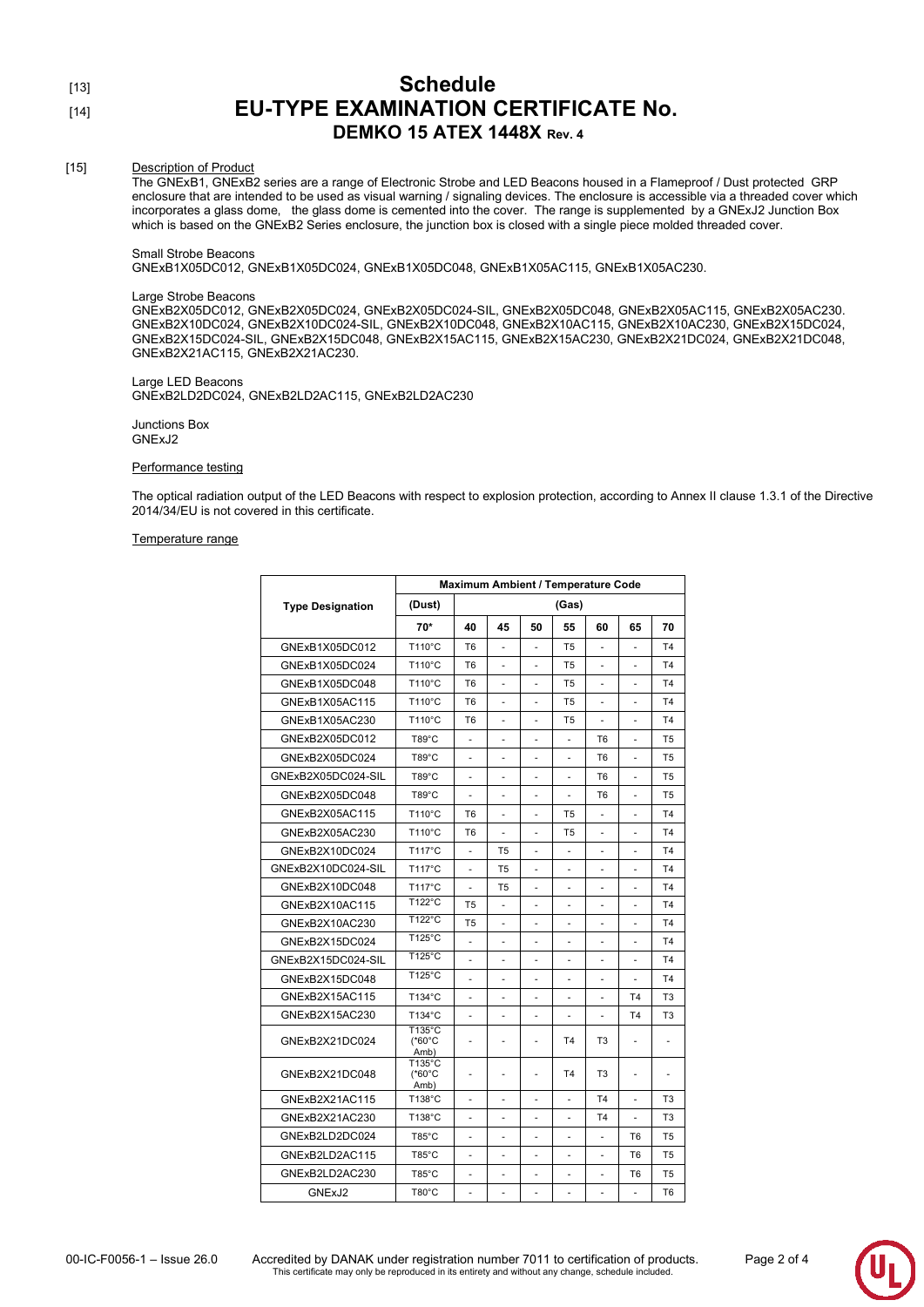# [13] **Schedule** [14] **EU-TYPE EXAMINATION CERTIFICATE No. DEMKO 15 ATEX 1448X Rev. 4**

Electrical data

| <b>Type Designation</b> | <b>Description</b>                  | <b>Rated Voltage</b><br>Range | Rated<br><b>Current</b><br>(mA) | <b>IP Rating</b>  |  |
|-------------------------|-------------------------------------|-------------------------------|---------------------------------|-------------------|--|
| GNExB1X05DC012          | 5J Xenon Strobe 12Vdc               | 10-14Vdc                      | 587                             | IP <sub>66</sub>  |  |
| GNExB1X05DC024          | 5J Xenon Strobe 24Vdc               | 20-28Vdc                      | 266                             | IP66              |  |
| GNExB1X05DC048          | 5J Xenon Strobe 48Vdc               | 42-54Vdc                      | 175                             | IP66              |  |
| GNExB1X05AC115          | 5J Xenon Strobe 115Vac.<br>50/60Hz  | 110-125Vac, 50/60Hz           | 121                             | IP66              |  |
| GNExB1X05AC230          | 5J Xenon Strobe 230Vac,<br>50/60Hz  | 220-240Vac<br>50/60Hz         | 88                              | IP <sub>66</sub>  |  |
| GNExB2X05DC012          | 5J Xenon Strobe 12Vdc               | 10-14Vdc                      | 585                             | IP6X              |  |
| GNExB2X05DC024          | 5J Xenon Strobe 24Vdc               | 20-28Vdc                      | 295                             | IP6X              |  |
| GNExB2X05DC024-SIL      | 5J Xenon Strobe 24Vdc               | 20-28Vdc                      | 295                             | IP6X              |  |
| GNExB2X05DC048          | 5J Xenon Strobe 48Vdc               | 42-54Vdc                      | 145                             | IP6X              |  |
| GNExB2X05AC115          | 5J Xenon Strobe 115Vac.<br>50/60Hz  | 110-120Vac.<br>50/60Hz        | 140                             | IP6X              |  |
| GNExB2X05AC230          | 5J Xenon Strobe 230Vac.<br>50/60Hz  | 220-240Vac<br>50/60Hz         | 70                              | IP6X              |  |
| GNExB2X10DC024          | 10J Xenon Strobe 24Vdc              | 20-28Vdc                      | 605                             | IP6X              |  |
| GNExB2X10DC024-SIL      | 10J Xenon Strobe 24Vdc              | 20-28Vdc                      | 605                             | IP6X              |  |
| GNExB2X10DC048          | 10J Xenon Strobe 48Vdc              | 42-54Vdc                      | 230                             | IP6X              |  |
| GNExB2X10AC115          | 10J Xenon Strobe<br>115Vac, 50/60Hz | 110-120Vac<br>50/60Hz         | 220                             | IP6X              |  |
| GNExB2X10AC230          | 10J Xenon Strobe<br>230Vac, 50/60Hz | 220-240Vac<br>50/60Hz         | 130                             | IP6X              |  |
| GNExB2X15DC024          | 15J Xenon Strobe 24Vdc              | 20-28Vdc                      | 835                             | IP6X              |  |
| GNExB2X15DC024-SIL      | 15J Xenon Strobe 24Vdc              | 20-28Vdc                      | 835                             | IP <sub>6</sub> X |  |
| GNExB2X15DC048          | 15J Xenon Strobe 48Vdc              | 42-54Vdc                      | 330                             | IP6X              |  |
| GNExB2X15AC115          | 15J Xenon Strobe<br>115Vac, 50/60Hz | 110-120Vac<br>50/60Hz         | 310                             | IP <sub>6</sub> X |  |
| GNExB2X15AC230          | 15J Xenon Strobe<br>230Vac, 50/60Hz | 220-240Vac<br>50/60Hz         | 170                             | IP6X              |  |
| GNExB2X21DC024          | 21J Xenon Strobe 24Vdc              | 20-28Vdc                      | 1130                            | IP6X              |  |
| GNExB2X21DC048          | 21J Xenon Strobe 48Vdc              | 42-54Vdc                      | 530                             | IP6X              |  |
| GNExB2X21AC115          | 21J Xenon Strobe<br>115Vac, 50/60Hz | 110-120Vac<br>50/60Hz         | 500                             | IP <sub>6</sub> X |  |
| GNExB2X21AC230          | 21J Xenon Strobe<br>230Vac, 50/60Hz | 220-240Vac<br>50/60 Hz        | 195                             | IP6X              |  |
| GNExB2LD2DC024          | LED Beacon, 24Vdc                   | 18-54Vdc                      | 336                             | IP6X              |  |
| GNExB2LD2AC115          | LED Beacon, 115ac,<br>50/60Hz       | 103.5-126.5Vac<br>50/60Hz     | 124                             | IP6X              |  |
| GNExB2LD2AC230          | LED Beacon, 230ac,<br>50/60Hz       | 207-253Vac<br>50/60Hz         | 83                              | IP <sub>6</sub> X |  |
| GNExJ2                  | <b>GNEx Junction Box</b>            | 260Vac. 60Vdc                 | 5W                              | IP6X              |  |

Installation instructions

Unused apertures shall be closed with certified; IP66 or IP6X rated blanking elements, maintaining the type of protection of the equipment. Cable entry temperature may exceed +70°C / the cable branching point may exceed 80°C. Therefore, suitable heat resisting cables and cable glands must be used, with a rated service temperature as stated in the installation instructions.

For ambient temperatures below -10 °C and above +60 °C use field wiring suitable for both minimum and maximum ambient temperature.

#### Routine tests

Each GNExB1X enclosure shall be subjected to a routine overpressure test of at least 17.8 bar for at least 10 s as required by clause 16.1 of EN 60079-1: 2014. There shall be no sign of damage, deformation or rupture that will invalidate the concept of protection.

Each GNExB2X, GNExB2LD2 and GNExJ2 enclosure shall be subjected to a routine overpressure test of at least 18.3 bar for at least 10 s as required by clause 16.1 of EN 60079-1: 2014. There shall be no sign of damage, deformation or rupture that will invalidate the concept of protection.